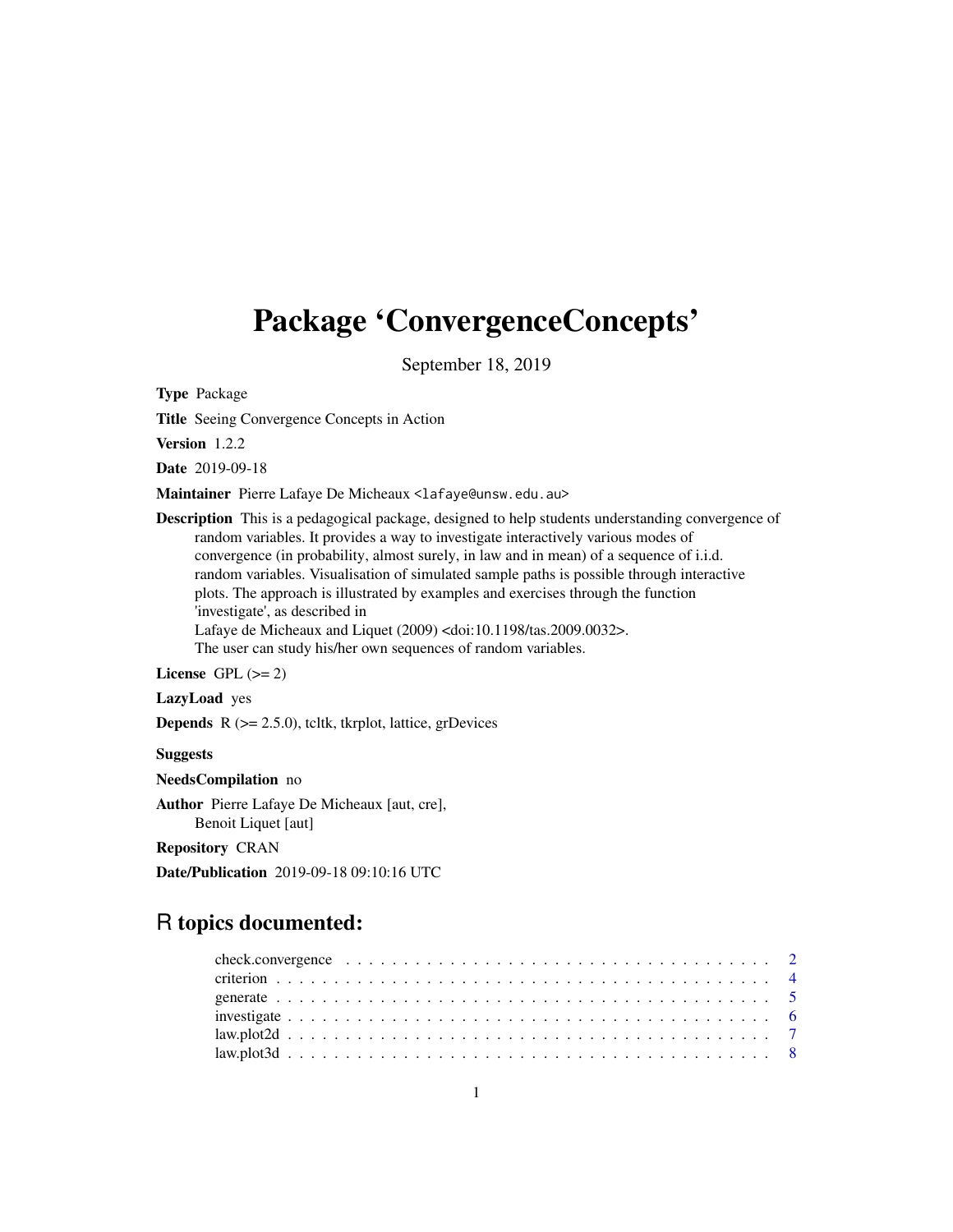<span id="page-1-0"></span>

| Index |  |  |  |  |  |  |  |  |  |  |  |  |  |  |  |  |  |  |  |
|-------|--|--|--|--|--|--|--|--|--|--|--|--|--|--|--|--|--|--|--|
|       |  |  |  |  |  |  |  |  |  |  |  |  |  |  |  |  |  |  |  |
|       |  |  |  |  |  |  |  |  |  |  |  |  |  |  |  |  |  |  |  |
|       |  |  |  |  |  |  |  |  |  |  |  |  |  |  |  |  |  |  |  |

<span id="page-1-1"></span>check.convergence *Check convergence*

# Description

This function enables one to investigate the four classical modes of convergence on simulated data: in probability, almost surely, in r-th mean and in law.

# Usage

```
check.convergence(nmax,M,genXn,argsXn=NULL,mode="p",epsilon=0.05,r=2,nb.sp=10,
  density=FALSE,densfunc=dnorm,probfunc=pnorm,tinf=-3,tsup=3,plotfunc=plot,...)
```
# Arguments

| nmax     | number of points in each sample path.                                                                                                                                                                                                  |
|----------|----------------------------------------------------------------------------------------------------------------------------------------------------------------------------------------------------------------------------------------|
| M        | number of sample paths to be generated.                                                                                                                                                                                                |
| genXn    | a function that generates the Xn-X values, or only the Xn values in the law case.                                                                                                                                                      |
| argsXn   | a list of arguments to genXn.                                                                                                                                                                                                          |
| mode     | a character string specifying the mode of convergence to be investigated, must<br>be one of "p" (default), "as", "r" or "L".                                                                                                           |
| epsilon  | a numeric value giving the interval endpoint.                                                                                                                                                                                          |
| r        | a numeric value $(r>0)$ if convergence in r-th mean is to be studied.                                                                                                                                                                  |
| nb.sp    | number of sample paths to be drawn on the left plot.                                                                                                                                                                                   |
| density  | if density=TRUE, then the plot of the density of $X$ and the histogram of $Xn$ is<br>returned. If density=FALSE, then the plot of the distribution function $F(t)$ of X<br>and the empirical distribution $Fn(t)$ of $Xn$ is returned. |
| densfunc | function to compute the density of X.                                                                                                                                                                                                  |
| probfunc | function to compute the distribution function of X.                                                                                                                                                                                    |
| tinf     | lower limit for investigating convergence in law.                                                                                                                                                                                      |
| tsup     | upper limit for investigating convergence in law.                                                                                                                                                                                      |
| plotfunc | R function used to draw the plot: for example plot or points.                                                                                                                                                                          |
| $\cdots$ | optional arguments to plotfunc.                                                                                                                                                                                                        |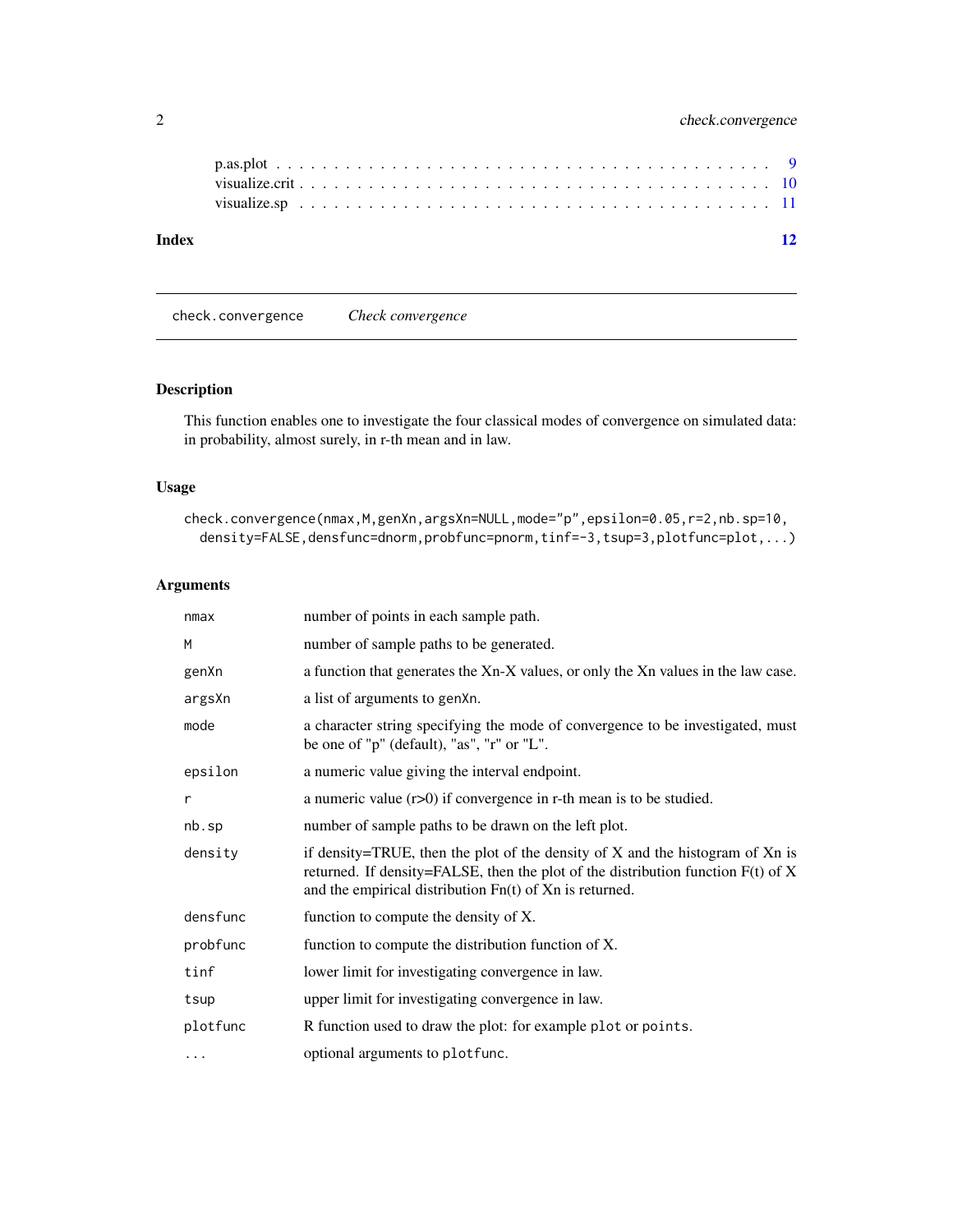# <span id="page-2-0"></span>check.convergence 3

#### Details

The objective of this function is to investigate graphically the convergence of some random variable Xn to some random variable X. In order to use it, you should be able to provide generators of Xn and X (or of Xn-X). The four modes of convergence that you can try are: in probability, almost surely, in r-th mean and in law. For the convergence in law, we compute

$$
\hat{I}(l)_n(t) = |\hat{F}_n(t) - F(t)|
$$

for ten values equally distributed between tinf and tsup.

#### Author(s)

P. Lafaye de Micheaux and B. Liquet

#### References

Lafaye de Micheaux, P. (<plafaye@club.fr>), Liquet, B. "Understanding Convergence Concepts: a Visual-Minded and Graphical Simulation-Based Approach", The American Statistician, 63:2, 173–178, (2009).

# See Also

[criterion](#page-3-1), [generate](#page-4-1), [investigate](#page-5-1), [law.plot2d](#page-6-1), [law.plot3d](#page-7-1), [p.as.plot](#page-8-1), [visualize.crit](#page-9-1), [visualize.sp](#page-10-1)

# Examples

## Not run:

```
####################### Exercise 3 ##############################
# Let X1, X2, ..., Xn be independent random variables such that #
# P[Xn=sqrt(n)]=1/n and P[Xn=0]=1-1/n #
# Does Xn converges to 0 in 2-th mean? in probability? \qquad \qquad \, \##################################################################
```

```
options(example.ask=FALSE)
pnotrgen<-function(n){rbinom(n,1,1/(1:n))*sqrt(1:n)}
check.convergence(nmax=1000,M=500,genXn=pnotrgen,mode="r",r=2)
legend(100,6,legend=expression(hat(e)["n,2"]),lty=1)
tt3.1 <<- check.convergence(nmax=1000,M=500,genXn=pnotrgen,mode="p")
```
## End(Not run)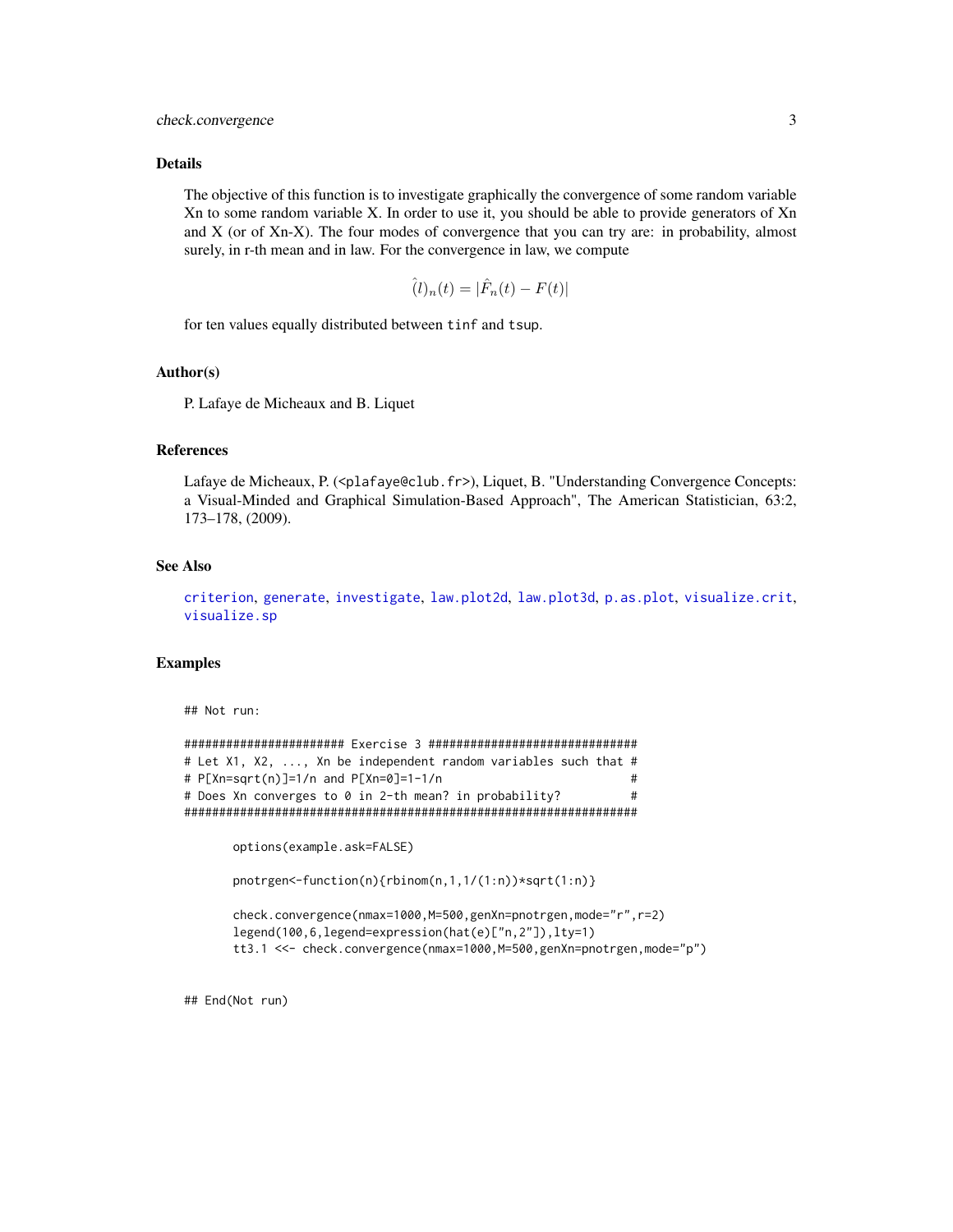<span id="page-3-1"></span><span id="page-3-0"></span>

This function computes the values of the criterion convergence function for convergence in probability, almost surely or in r-th mean, given the sample paths.

# Usage

```
criterion(data,epsilon=0.05,mode="p",r=2)
```
# Arguments

| data    | matrix containing the sample paths of Xn-X values.                                                                      |
|---------|-------------------------------------------------------------------------------------------------------------------------|
| epsilon | a numeric value giving the interval endpoint.                                                                           |
| mode    | a character string specifying the mode of convergence to be investigated, must<br>be one of "p" (default), "as" or "r". |
|         | a numeric value $(r>0)$ if convergence in r-th mean is to be studied.                                                   |

# Details

The data matrix contains the

 $X_n - X$ 

values. If mode="p", criterion approximates

$$
p_n = P[|X_n - X| > \epsilon]
$$

. If mode="as", criterion approximates

$$
a_n = P[\exists k \ge n; |X_k - X| > \epsilon]
$$

. If mode="r", criterion approximates

$$
e_{n,r} = E|X_n - X|^r
$$

. The approximations are based on the frequentist approach.

# Value

crit the vector of criterion values.

# Author(s)

P. Lafaye de Micheaux and B. Liquet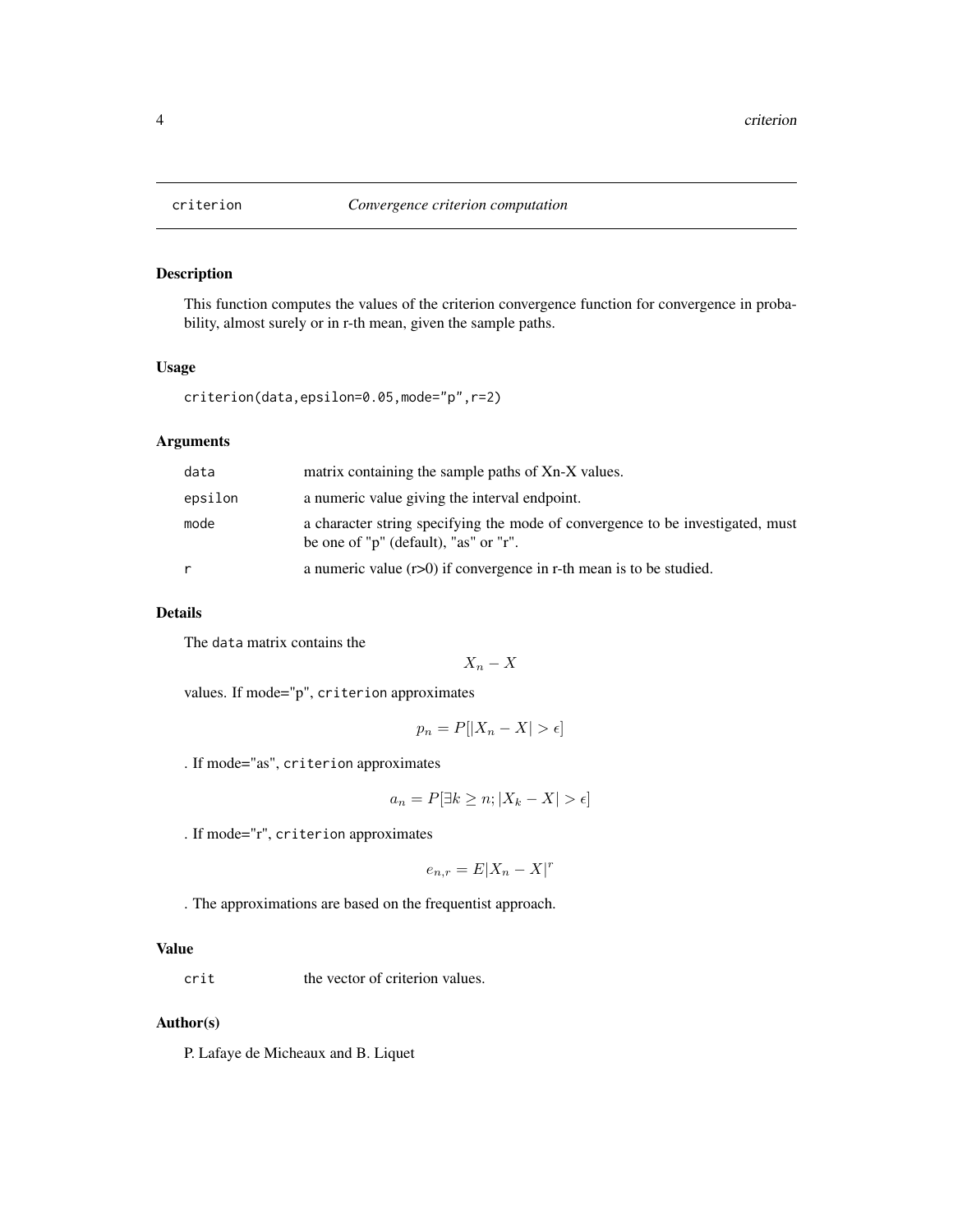#### <span id="page-4-0"></span>generate 5 and 5 and 5 and 5 and 5 and 5 and 5 and 5 and 5 and 5 and 5 and 5 and 5 and 5 and 5 and 5 and 5 and 5 and 5 and 5 and 5 and 5 and 5 and 5 and 5 and 5 and 5 and 5 and 5 and 5 and 5 and 5 and 5 and 5 and 5 and 5 a

#### References

Lafaye de Micheaux, P. (<plafaye@club.fr>), Liquet, B. "Understanding Convergence Concepts: a Visual-Minded and Graphical Simulation Based Approach", The American Statistician, 63:2, 173–178, (2009).

#### See Also

[check.convergence](#page-1-1), [generate](#page-4-1), [investigate](#page-5-1), [law.plot2d](#page-6-1), [law.plot3d](#page-7-1), [p.as.plot](#page-8-1), [visualize.crit](#page-9-1), [visualize.sp](#page-10-1)

#### Examples

```
myrbinom <- function(n,alpha){rbinom(n,1,1/(1:n))*((1:n)**alpha)}
data <- generate(nmax=1000,M=500,myrbinom,args=list(alpha=0.5))$data
critr1 <- criterion(data,mode="r",r=1)$crit
```
generate *Generation of sample paths*

#### Description

This function generates the sample paths of a sequence of random variables.

#### Usage

```
generate(randomgen,nmax=1000,M=500,argsgen=NULL)
```
# Arguments

| nmax      | number of points in each sample path.      |
|-----------|--------------------------------------------|
| м         | number of sample paths to be generated.    |
| randomgen | a function that generates the Xn-X values. |
| argsgen   | a list of arguments to randomgen.          |

# Value

data matrix containing in each row a sample path of Xn-X values.

# Author(s)

P. Lafaye de Micheaux and B. Liquet

# References

Lafaye de Micheaux, P. (<plafaye@club.fr>), Liquet, B. "Understanding Convergence Concepts: a Visual-Minded and Graphical Simulation-Based Approach", The American Statistician, 63:2, 173–178, (2009).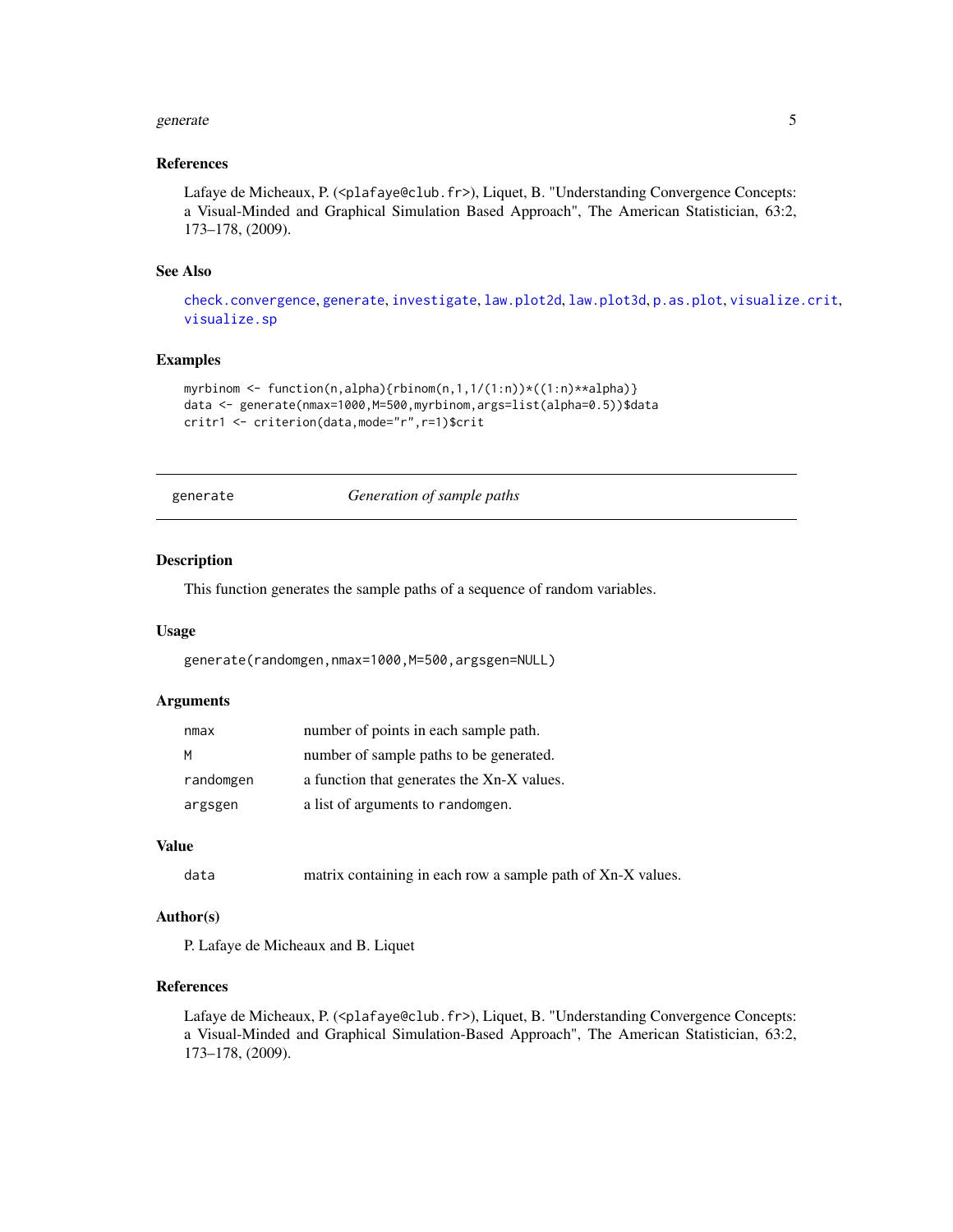# <span id="page-5-0"></span>See Also

[check.convergence](#page-1-1), [criterion](#page-3-1), [investigate](#page-5-1), [law.plot2d](#page-6-1), [law.plot3d](#page-7-1), [p.as.plot](#page-8-1), [visualize.crit](#page-9-1), [visualize.sp](#page-10-1)

# Examples

```
myrbinom < -function(n,alpha){rbinom(n,1,1/(1:n))}*(1:n)**alpha)data <- generate(randomgen=myrbinom,argsgen=list(alpha=0.5))$data
```
<span id="page-5-1"></span>investigate *Investigate examples and exercises from the paper*

# Description

This function investigates the convergence for all the examples and exercises from the article cited in references.

# Usage

investigate()

#### Author(s)

P. Lafaye de Micheaux and B. Liquet

# References

Lafaye de Micheaux, P. (<plafaye@club.fr>), Liquet, B. "Understanding Convergence Concepts: a Visual-Minded and Graphical Simulation-Based Approach", The American Statistician, 63:2, 173–178, (2009).

# See Also

[check.convergence](#page-1-1), [criterion](#page-3-1), [generate](#page-4-1), [law.plot2d](#page-6-1), [law.plot3d](#page-7-1), [p.as.plot](#page-8-1), [visualize.crit](#page-9-1), [visualize.sp](#page-10-1)

# Examples

investigate()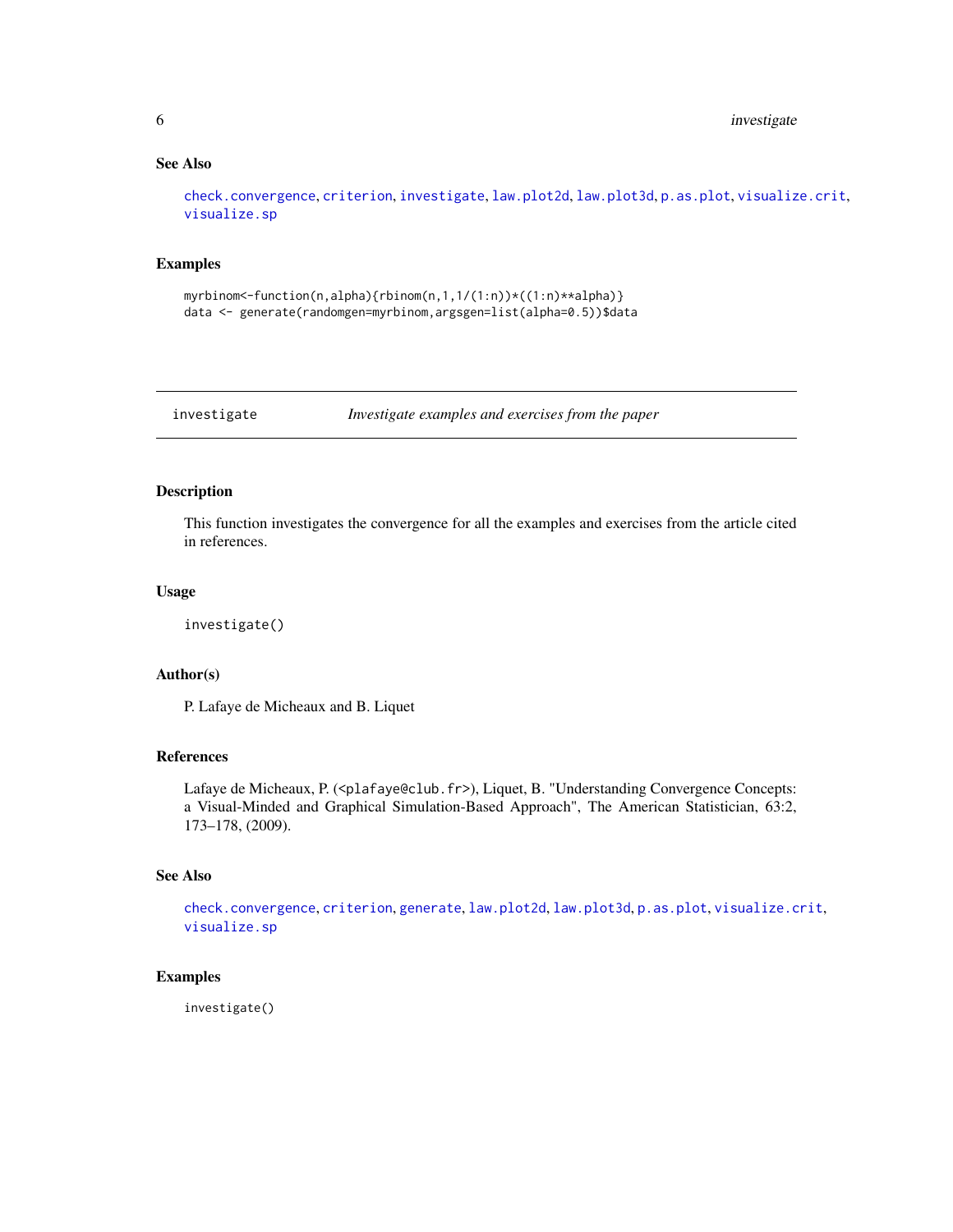<span id="page-6-1"></span><span id="page-6-0"></span>

This function enables one to draw the interactive 2D plot to investigate convergence in law.

#### Usage

law.plot2d(data,density=FALSE,densfunc=dnorm,probfunc=pnorm,tinf=-5,tsup=5)

# Arguments

| data     | matrix containing the sample paths of Xn values.                                                                                                                                                                                       |
|----------|----------------------------------------------------------------------------------------------------------------------------------------------------------------------------------------------------------------------------------------|
| density  | if density=TRUE, then the plot of the density of $X$ and the histogram of $Xn$ is<br>returned. If density=FALSE, then the plot of the distribution function $F(t)$ of X<br>and the empirical distribution $Fn(t)$ of $Xn$ is returned. |
| densfunc | function to compute the density of X.                                                                                                                                                                                                  |
| probfunc | function to compute the distribution function of X.                                                                                                                                                                                    |
| tinf     | lower limit for investigating convergence in law.                                                                                                                                                                                      |
| tsup     | upper limit for investigating convergence in law.                                                                                                                                                                                      |

# Author(s)

P. Lafaye de Micheaux and B. Liquet

# References

Lafaye de Micheaux, P. (<plafaye@club.fr>), Liquet, B. "Understanding Convergence Concepts: a Visual-Minded and Graphical Simulation-Based Approach", The American Statistician, 63:2, 173–178, (2009).

# See Also

```
check.convergence, criterion, generate, investigate, law.plot3d, p.as.plot, visualize.crit,
visualize.sp
```

```
rand <- function(n){(cumsum(rchisq(n,df=1))-(1:n))/sqrt(2*(1:n))}
data <- generate(randomgen=rand,nmax=1000,M=500)$data
law.plot2d(data)
```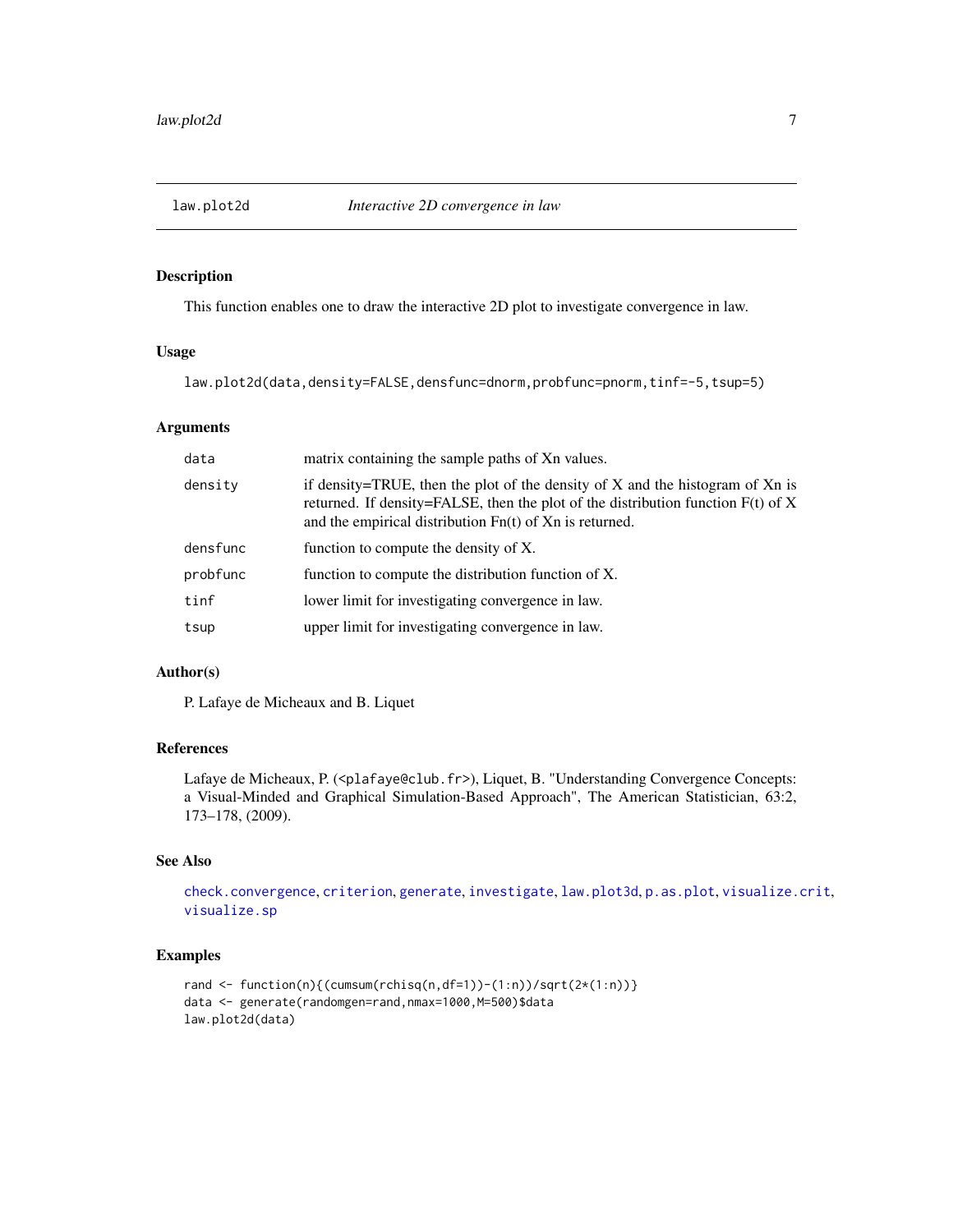<span id="page-7-1"></span><span id="page-7-0"></span>

This function enables one to draw the static 3D plot to investigate convergence in law.

#### Usage

law.plot3d(data,probfunc,tinf=-5,tsup=5)

# Arguments

| data     | matrix containing the sample paths of Xn values.    |
|----------|-----------------------------------------------------|
| probfunc | function to compute the distribution function of X. |
| tinf     | lower limit for investigating convergence in law.   |
| tsup     | upper limit for investigating convergence in law.   |

#### Author(s)

P. Lafaye de Micheaux and B. Liquet

#### References

Lafaye de Micheaux, P. (<plafaye@club.fr>), Liquet, B. "Understanding Convergence Concepts: a Visual-Minded and Graphical Simulation-Based Approach", The American Statistician, 63:2, 173–178, (2009).

# See Also

[check.convergence](#page-1-1), [criterion](#page-3-1), [generate](#page-4-1), [investigate](#page-5-1), [law.plot2d](#page-6-1), [p.as.plot](#page-8-1), [visualize.crit](#page-9-1), [visualize.sp](#page-10-1)

```
rand \leq function(n){(cumsum(rchisq(n,df=1))-(1:n))/sqrt(2*(1:n))}
data <- generate(randomgen=rand,nmax=300,M=2000)$data
law.plot3d(data,pnorm)
```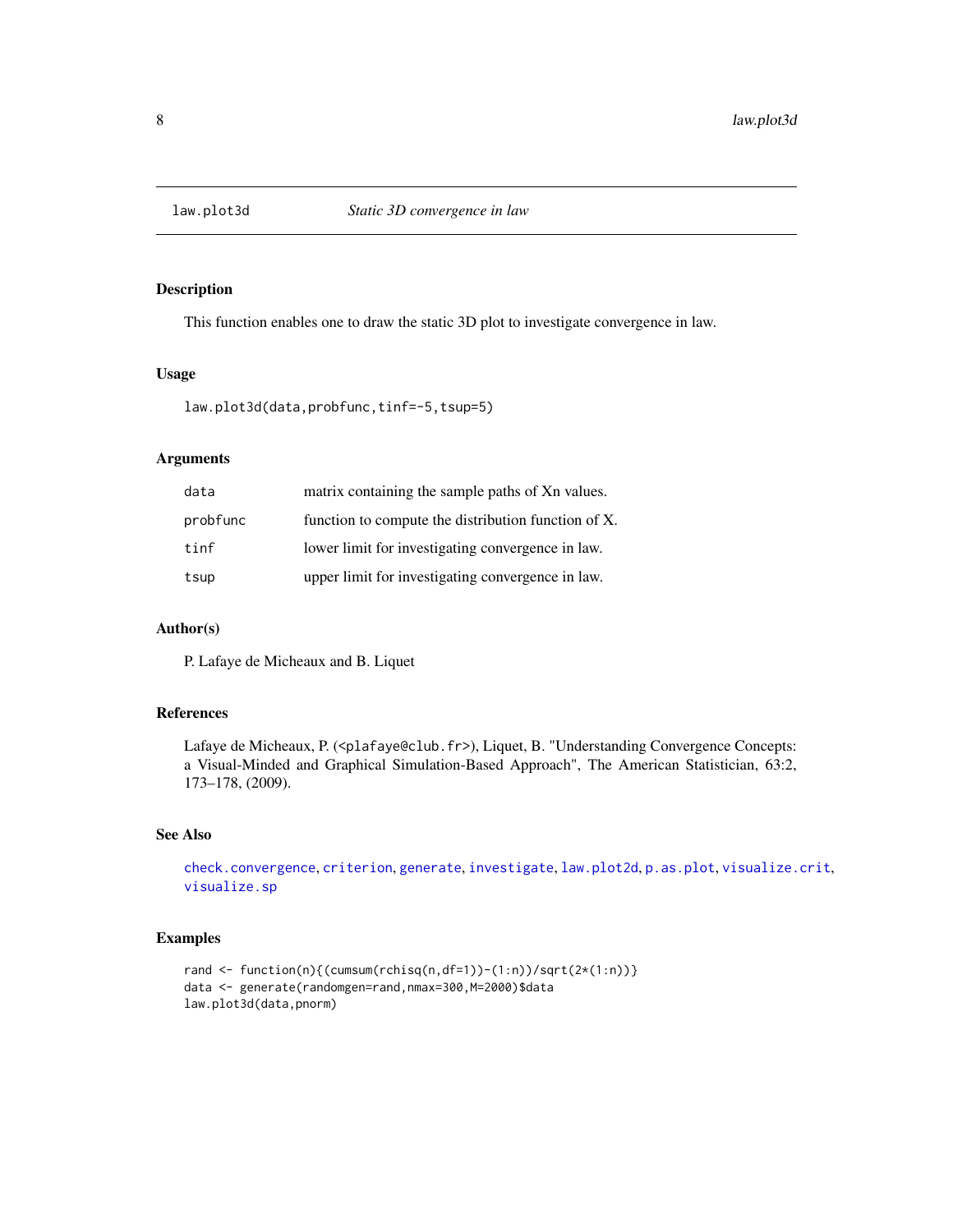<span id="page-8-1"></span><span id="page-8-0"></span>

This function enables one to draw the interactive plots used to study convergence in probability and almost surely.

#### Usage

```
p.as.plot(data,critp,critas,epsilon=0.05,nb.sp=10,mode="p")
```
#### **Arguments**

| data    | matrix containing the sample paths of Xn-X values.                                                                  |
|---------|---------------------------------------------------------------------------------------------------------------------|
| critp   | vector containing the criterion values for convergence in probability.                                              |
| critas  | vector containing the criterion values for convergence almost surely.                                               |
| epsilon | a numeric value giving the interval endpoint.                                                                       |
| nb.sp   | number of sample paths to be drawn on the left plot.                                                                |
| mode    | a character string specifying the mode of convergence to investigate, must be<br>one of "p" (default), "as" or "r". |

# Author(s)

P. Lafaye de Micheaux and B. Liquet

#### References

Lafaye de Micheaux, P. (<plafaye@club.fr>), Liquet, B. "Understanding Convergence Concepts: a Visual-Minded and Graphical Simulation-Based Approach", The American Statistician, 63:2, 173–178, (2009).

# See Also

[check.convergence](#page-1-1), [criterion](#page-3-1), [generate](#page-4-1), [investigate](#page-5-1), [law.plot2d](#page-6-1), [law.plot3d](#page-7-1), [visualize.crit](#page-9-1), [visualize.sp](#page-10-1)

```
myrbinom <- function(n,alpha){rbinom(n,1,1/(1:n))*((1:n)**alpha)}
data <- generate(randomgen=myrbinom,nmax=1000,M=500,argsgen=list(alpha=0.5))$data
critp <- criterion(data,epsilon=0.05,"p")$crit
critas <- criterion(data,epsilon=0.05,"as")$crit
p.as.plot(data,critp,critas,epsilon=0.05,nb.sp=10,mode="p")
```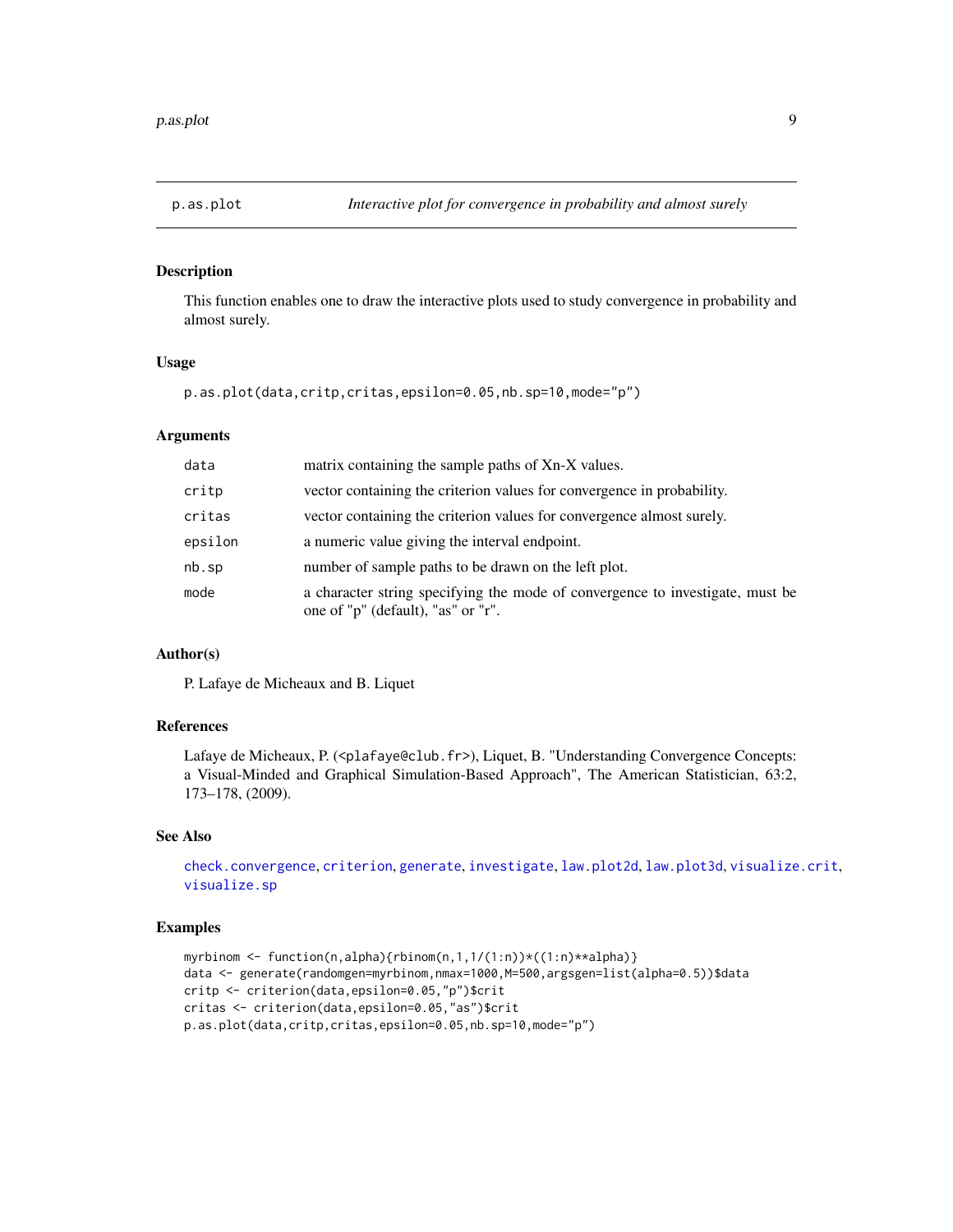<span id="page-9-1"></span><span id="page-9-0"></span>

This function enables one to visualize the convergence criterion curve.

# Usage

```
visualize.crit(crit,plotfunc=plot,...)
```
# Arguments

| crit                    | vector containing the criterion values.                       |
|-------------------------|---------------------------------------------------------------|
| plotfunc                | R function used to draw the plot: for example plot or points. |
| $\cdot$ $\cdot$ $\cdot$ | optional arguments to plot func.                              |

#### Author(s)

P. Lafaye de Micheaux and B. Liquet

#### References

Lafaye de Micheaux, P. (<plafaye@club.fr>), Liquet, B. "Understanding Convergence Concepts: a Visual-Minded and Graphical Simulation-Based Approach", The American Statistician, 63:2, 173–178, (2009).

# See Also

```
check.convergence, criterion, generate, investigate, law.plot2d, law.plot3d, p.as.plot,
visualize.sp
```

```
myrbinom <- function(n,alpha){rbinom(n,1,1/(1:n))*((1:n)**alpha)}
data <- generate(randomgen=myrbinom,nmax=1000,M=500,argsgen=list(alpha=0.5))$data
critr1 <- criterion(data,epsilon=0.05,mode="r",r=2)$crit
visualize.crit(critr1,main="Convergence in 2-th mean?",col="red")
legend(0,5,legend=expression(hat(e)["n,2"]),lty=1,col="red")
```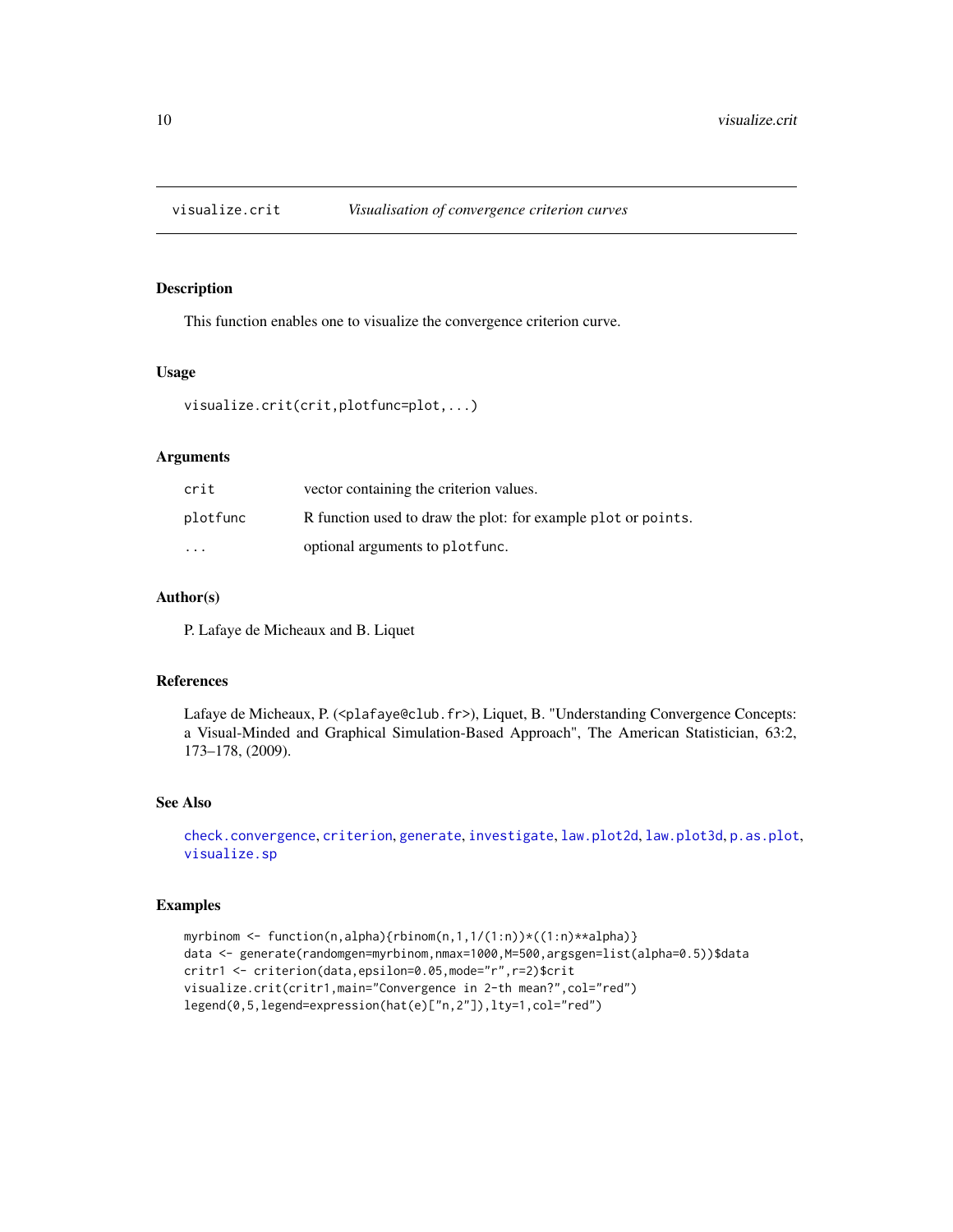<span id="page-10-1"></span><span id="page-10-0"></span>

This function enables one to visualize the sample paths.

#### Usage

```
visualize.sp(data,epsilon=0.05,nb.sp=10,plotfunc=plot,...)
```
# Arguments

| data     | matrix containing the sample paths of Xn-X values.            |
|----------|---------------------------------------------------------------|
| epsilon  | a numeric value giving the interval endpoint.                 |
| nb.sp    | number of sample paths to draw on the plot.                   |
| plotfunc | R function used to draw the plot: for example plot or points. |
|          | optional arguments to plotfunc.                               |

# Author(s)

P. Lafaye de Micheaux and B. Liquet

#### References

Lafaye de Micheaux, P. (<plafaye@club.fr>), Liquet, B. "Understanding Convergence Concepts: a Visual-Minded and Graphical Simulation-Based Approach", The American Statistician, 63:2, 173–178, (2009).

#### See Also

[check.convergence](#page-1-1), [criterion](#page-3-1), [generate](#page-4-1), [investigate](#page-5-1), [law.plot2d](#page-6-1), [law.plot3d](#page-7-1), [p.as.plot](#page-8-1), [visualize.crit](#page-9-1)

```
myrand <- function(n,...){cumsum(rnorm(n,...))/(1:n)}
data <- generate(randomgen=myrand,nmax=1000,M=500)$data
visualize.sp(data,main="Ten sample paths",col="grey")
```